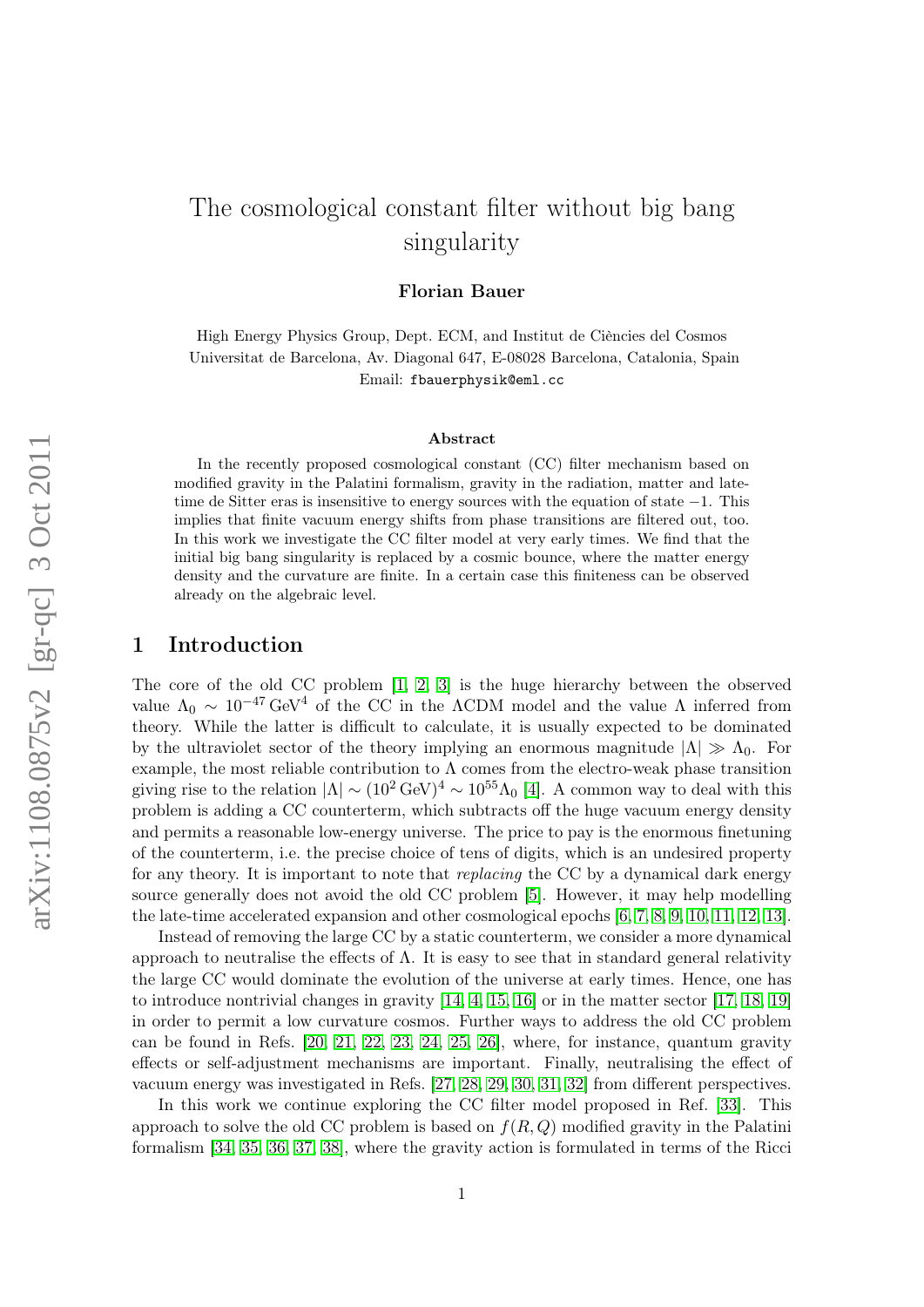scalar R and the squared Ricci tensor  $Q$  [\[39,](#page-13-0) [40,](#page-13-1) [41,](#page-13-2) [42\]](#page-13-3). Palatini theories have a more involved algebraic structure than the corresponding theories in the metric formalism [\[43,](#page-13-4) [44,](#page-13-5) [45,](#page-13-6) [46,](#page-13-7) [47,](#page-13-8) [48,](#page-13-9) [49,](#page-13-10) [50,](#page-13-11) [51\]](#page-13-12), which permits the construction of a filter for vacuum energy. Moreover, in our setup we find only second order field equations just as in general relativity, thus extra degrees of freedom are avoided.

So far, only the region where the matter energy density  $\rho$  is smaller in magnitude than the CC  $\Lambda$  has been studied, which includes the radiation, matter and late-time de Sitter epochs. We found already on the algebraic level that energy sources with the equation of state (EOS) −1 do not contribute to the curvature at leading order, which is just a manifestation of the filter effect. In the following we will extend the analysis by discussing the very early cosmic epoch where  $\rho$  may be of the order of  $\Lambda$  or larger. As the main result we find that the filter model avoids the occurrence of an initial curvature singularity, which is instead replaced by a cosmic bounce with finite matter energy density and finite curvature. For a certain case, this finiteness can be seen also on the algebraic level. Finally, it is worth mentioning that the absence of an initial singularity has been observed also for other Palatini models in Refs. [\[52,](#page-13-13) [53\]](#page-13-14), and a connection to loop quantum cosmology was suggested [\[54\]](#page-13-15).

The paper is organised as follows: in Sec. [2](#page-1-0) we briefly review how to solve the gravity field equations in the Palatini formalism, and the procedure will be applied to the CC filter model in Sec. [3.](#page-3-0) We solve the main equations and discuss the cosmological solutions in Sec. [4](#page-5-0) before we conclude in Sec. [5.](#page-10-0)

In this work the speed of light c and the Planck constant  $\hbar$  are set to unity, the signature of the metric is  $(-1, +1, +1, +1)$ . The tensor indices  $a, \ldots, f, m, n$  run from 0 to 3, whereas  $i, j = 1, 2, 3$  are related to spatial coordinates.

## <span id="page-1-0"></span>2  $f(R,Q)$  modified gravity in the Palatini formalism

The CC filter mechanism is based on  $f(R,Q)$  modified gravity<sup>[1](#page-1-1)</sup> in the Palatini formalism, where  $R$  is the Ricci scalar and  $Q$  the squared Ricci tensor. In terms of the space-time metric  $g_{ab}$  and its determinant  $g = \det g_{ab}$  the complete action is given by

$$
S = \int d^4x \left[ \sqrt{|g|} \frac{1}{2} f(R, Q) \right] + S_{\text{mat}}[g_{ab}, \phi] \tag{1}
$$

with the matter fields  $\phi$  in  $\mathcal{S}_{\text{mat}}$  coupled minimally to  $g_{ab}$ . Furthermore, here the connection  $\Gamma^a_{bc}$  and the Ricci tensor  $R_{ab}$  are restricted to be symmetric,<sup>[2](#page-1-2)</sup>

<span id="page-1-3"></span>
$$
R_{ab} = \Gamma^{e}_{ab,e} - \Gamma^{e}_{eb,a} + \Gamma^{e}_{ab} \Gamma^{f}_{fe} - \Gamma^{e}_{af} \Gamma^{f}_{eb} \tag{2}
$$

$$
R = g^{ab}R_{ab}, \qquad Q = R^{ab}R_{ab} = g^{ac}g^{bd}R_{ab}R_{cd}.
$$
 (3)

In the metric formalism the connection would be identified with the Levi-Civita connection

$$
\Gamma_{bc}^{a} = \frac{1}{2} g^{ad} (g_{dc,b} + g_{bd,c} - g_{bc,d}),
$$
\n(4)

and the Ricci tensor and all derived quantities would be functionals of the metric only. Differently, the Palatini formalism treats the connection as an independent object in the

<span id="page-1-1"></span> $1<sup>1</sup>$ The Palatini gravity model discussed in this work does not introduce extra degrees of freedom. Therefore, Ostrogradski-type [\[55\]](#page-13-16) instabilities do not occur despite the squared Ricci tensor Q in the action.

<span id="page-1-2"></span><sup>&</sup>lt;sup>2</sup>See Ref. [\[56\]](#page-13-17) for generalisations.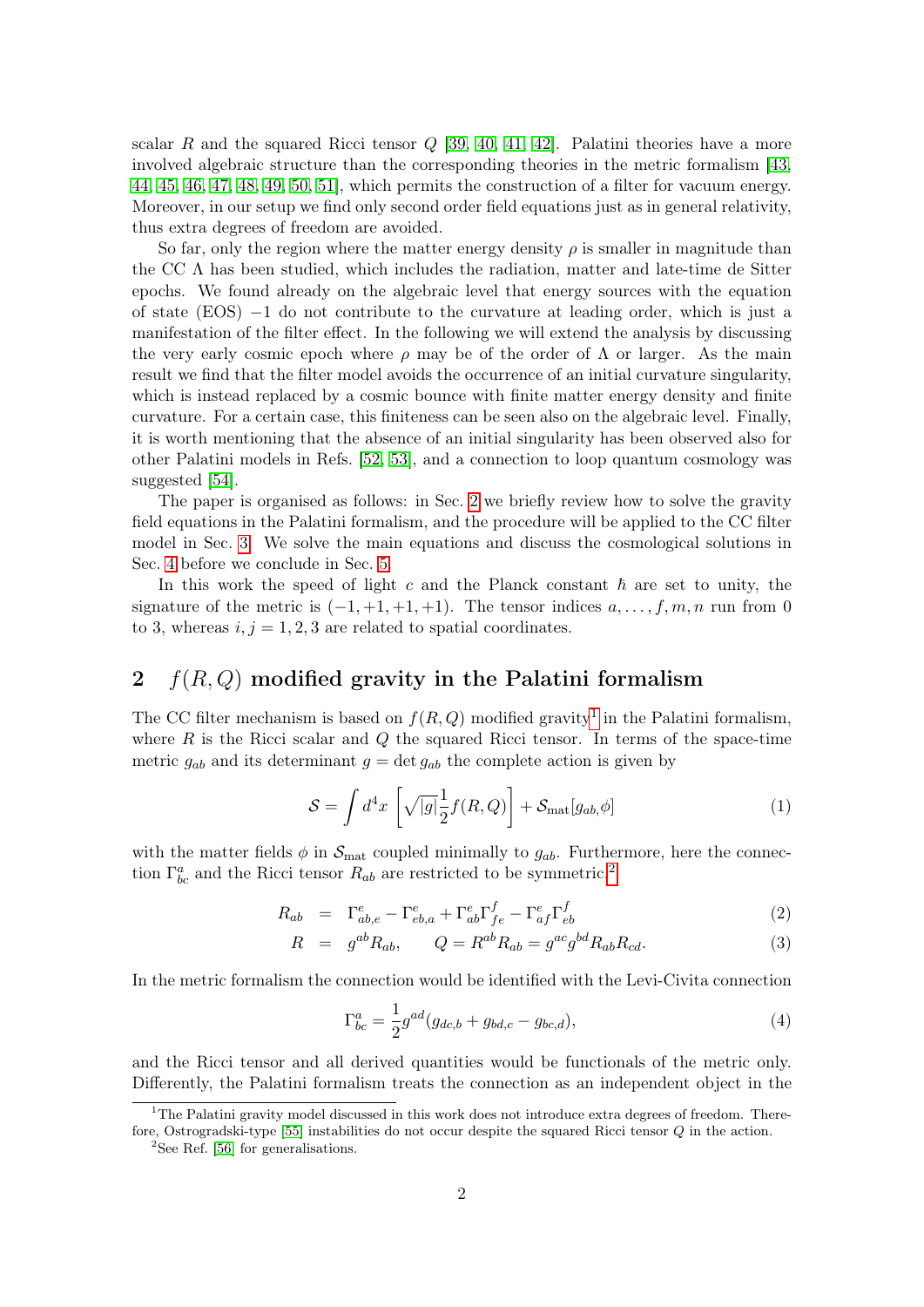beginning. Therefore, the variational principle  $\delta S = 0$  yields two equations of motion for gravity, one for the metric,

<span id="page-2-0"></span>
$$
f_R R_m^{n} + 2f_Q R_m^{n} R_a^{n} - \frac{1}{2} \delta_m^{n} f = T_m^{n}, \qquad (5)
$$

and another one for the connection,

<span id="page-2-7"></span>
$$
\nabla_a \left[ \sqrt{|g|} (f_R g^{mn} + 2f_Q R^{mn}) \right] = 0,\tag{6}
$$

where  $\nabla_a$  denotes the covariant derivative in terms of the yet unknown connection  $\Gamma^a_{bc}$ and  $f_{R,Q}$  are the partial derivatives of f with respect to R and Q, respectively.

In the following we briefly summarise how to solve these equations, and we point the reader to Refs. [\[33,](#page-12-15) [57\]](#page-13-18) for a detailed exposition. Since we focus on the background cosmology, the matter sector can be described by a perfect fluid with the energy-stress tensor given by

<span id="page-2-8"></span>
$$
T_m^{\ n} = (\rho + p)u_m u^n + (p - \Lambda)\delta_m^n,\tag{7}
$$

where  $\rho$  is the energy density and p the pressure of ordinary matter with the 4-velocity vector  $u_m$  normalised by  $u_m u^m = -1$ . A denotes the large CC vacuum energy density.

From Eq.  $(5)$  two algebraic equations for the two unknowns R and Q can be derived, the first one is the trace of [\(5\)](#page-2-0)

<span id="page-2-5"></span>
$$
f_R R + 2Qf_Q - 2f = T,\t\t(8)
$$

where  $T = T_m^m$ . And the second equation follows from treating [\(5\)](#page-2-0) as a matrix equation for the Ricci tensor  $\hat{P} := R_m^{n}$  in matrix form,<sup>[3](#page-2-1)</sup>

<span id="page-2-2"></span>
$$
(2f_Q)^2 \left(\hat{P} + \frac{1}{4} \frac{f_R}{f_Q} \hat{I}\right)^2 = X^2 \hat{I} + 2f_Q(\rho + p) \widehat{u_m u^n}
$$
(9)

with

<span id="page-2-9"></span>
$$
X^{2} := 2f_{Q}(p - \Lambda) + f_{Q} f + \frac{1}{4} f_{R}^{2}, \quad Y := X - c_{b} \cdot \sqrt{X^{2} - 2f_{Q}(\rho + p)},
$$
(10)

The quadratic equation [\(9\)](#page-2-2) has the solutions

<span id="page-2-3"></span>
$$
c_a \cdot 2f_Q\left(\hat{P} + \frac{1}{4}\frac{f_R}{f_Q}\hat{I}\right) = X\,\hat{I} + Y\,\widehat{u_m u^n},\tag{11}
$$

where  $c_{a,b} = \pm 1$  and the signs of the roots in X and Y follow from requiring that the final solution of the model solves Eq. [\(5\)](#page-2-0). The trace of [\(11\)](#page-2-3) yields

<span id="page-2-4"></span>
$$
c_a(2f_QR + 2f_R) = 4X - Y,
$$
\n(12)

and at this point we simply eliminate all roots and  $\pm 1$  factors by squaring Eq. [\(12\)](#page-2-4) twice,

<span id="page-2-6"></span>
$$
((2f_QR + 2f_R)^2 + 8X^2 + 2f_Q(\rho + p))^2 = 36X^2(2f_QR + 2f_R)^2.
$$
 (13)

Using  $(8)$  and  $(13)$ , the Ricci scalar R and the squared Ricci tensor Q can be determined as algebraic functions of  $\rho$ , p and  $\Lambda$ .

<span id="page-2-1"></span><sup>3</sup>Here,  $\hat{I} = \delta_m^{\ n}$  is the identity matrix, and  $\hat{P}^2 = R_m^{\ a} R_a^{\ n}$ .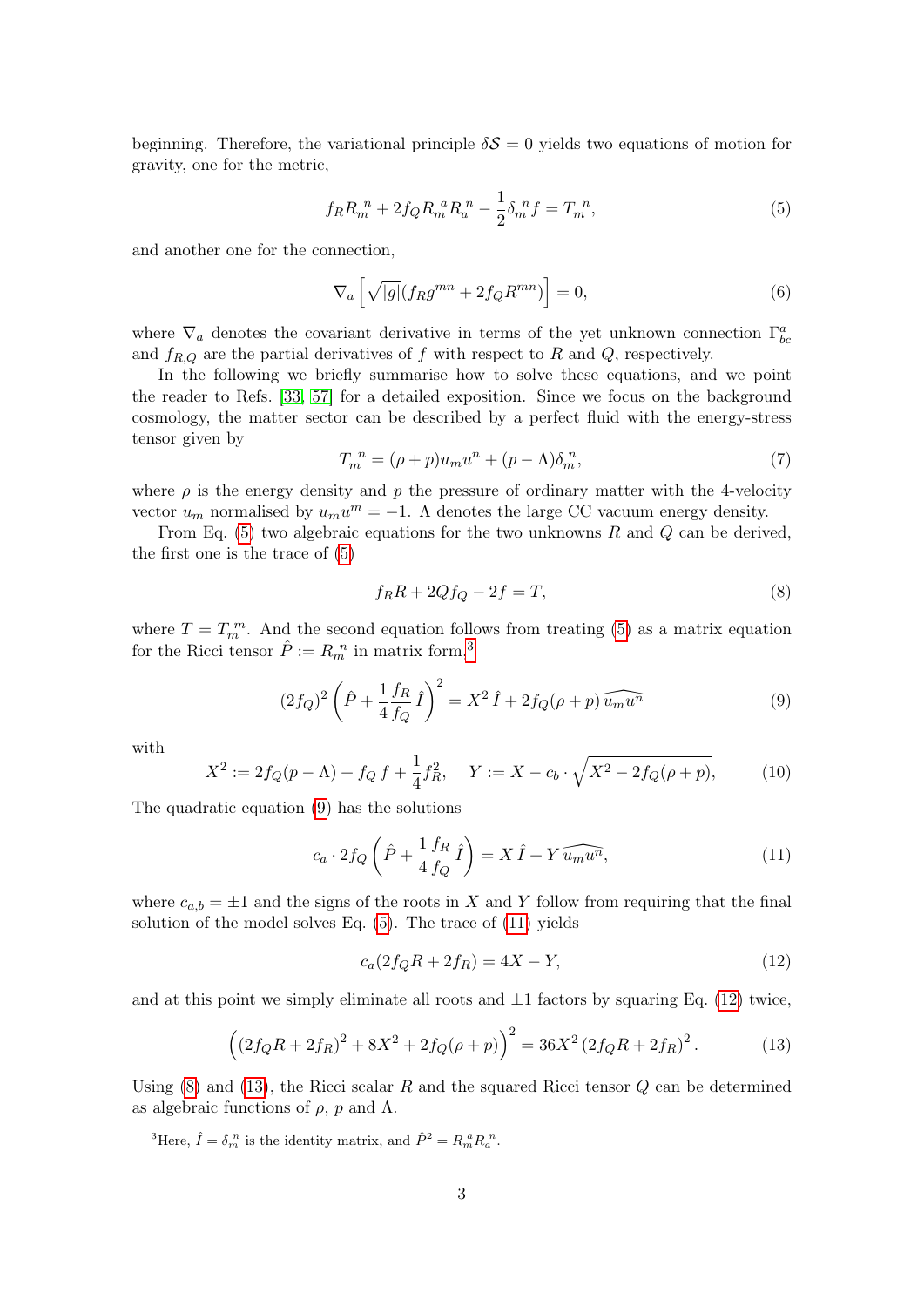Next, we derive the connection  $\Gamma$  with the help of the auxiliary metric  $h_{mn}$  defined by

$$
\sqrt{|h|}h^{mn} = \sqrt{|g|}g^{ma} \left(f_R\hat{I} + 2f_Q\hat{P}\right)_a^n,\tag{14}
$$

which allows writing Eq. [\(6\)](#page-2-7) in the form

<span id="page-3-1"></span>
$$
\nabla_a[\Gamma] \left[ \sqrt{|h|} h^{mn} \right] = 0. \tag{15}
$$

Since P follows from Eq. [\(11\)](#page-2-3), one finds after some algebra that  $h_{mn}$  is related to the "physical" metric  $g_{mn}$  by the disformal transformation [\[57\]](#page-13-18)

<span id="page-3-2"></span>
$$
h_{mn} = \Omega \left( g_{mn} - \frac{L_2}{L_1 - L_2} u_m u_n \right), \quad h^{mn} = \Omega^{-1} \left( g^{mn} + \frac{L_2}{L_1} u^m u^n \right), \quad (16)
$$

where

<span id="page-3-7"></span>
$$
\Omega := \sqrt{|L_1(L_1 - L_2)|}, \quad L_1 := c_a X + \frac{1}{2} f_R, \quad L_2 := c_a Y. \tag{17}
$$

Finally, the Palatini connection  $\Gamma$  is just the solution of [\(15\)](#page-3-1), i.e. the Levi-Civita connection of  $h_{mn}$ ,

<span id="page-3-3"></span>
$$
\Gamma_{bc}^a[h] = \frac{1}{2}h^{ad}(h_{dc,b} + h_{bd,c} - h_{bc,d})
$$
\n(18)

with  $h_{mn}$  given in [\(16\)](#page-3-2). This result solves Eq. [\(6\)](#page-2-7) and eventually defines the Ricci tensor and all quantities derived from it. Note that  $h_{mn}$  does not contain space-time derivatives because it is a function of only  $g_{ab}$ ,  $\rho$ ,  $p$  and  $\Lambda$ . Hence,  $R_{ab}$ ,  $R$  and the other quantities calculated according to Eqs. [\(2\)](#page-1-3) and [\(3\)](#page-1-3) contain derivatives of at most second order of the metric  $g_{ab}$ . Consequently, in this modified gravity theory in the Palatini formalism one has to solve the second order differential equation

<span id="page-3-6"></span>
$$
R[\Gamma] = R(\rho, p, \Lambda),\tag{19}
$$

where the right-hand side follows from the algebraic solution of Eqs. [\(8\)](#page-2-5) and [\(13\)](#page-2-6), whereas the left-hand side is given in Eq. [\(3\)](#page-1-3) using  $\Gamma$  from Eq. [\(18\)](#page-3-3). In the next section, we will apply this procedure to the CC filter model.

## <span id="page-3-0"></span>3 CC filter model

In Ref. [\[33\]](#page-12-15) a modified gravity model was constructed that filters out vacuum energy contributions (i.e. everything with the EOS  $p = -\rho$ ) to the CC. It is defined by the following action functional

<span id="page-3-5"></span>
$$
f(R,Q) = \kappa R + z, \quad z := \beta \left(\frac{R^{\frac{2}{3}}}{B}\right)^m, \quad B := R^2 - Q,\tag{20}
$$

with the dimensionful parameters  $\kappa$  and  $\beta$  and the positive number m. Note that in this setup, the term z is never considered to be a little correction to  $\kappa R$ , instead both terms in  $f$  act in collaboration. From here one, we will use  $B$  instead of  $Q$ . With the partial derivatives of f,  $f_R = (\kappa R + \frac{2}{3}mz)/R - 2f_QR$ ,  $f_Q = mz/B$ , and the trace  $T = -4\Lambda + 3p - \rho$ of the energy-stress tensor [\(7\)](#page-2-8), Eq. [\(8\)](#page-2-5) becomes

<span id="page-3-4"></span>
$$
\gamma z = \kappa R - 4\Lambda + 3p - \rho, \quad \gamma := -2 - \frac{4}{3}m,\tag{21}
$$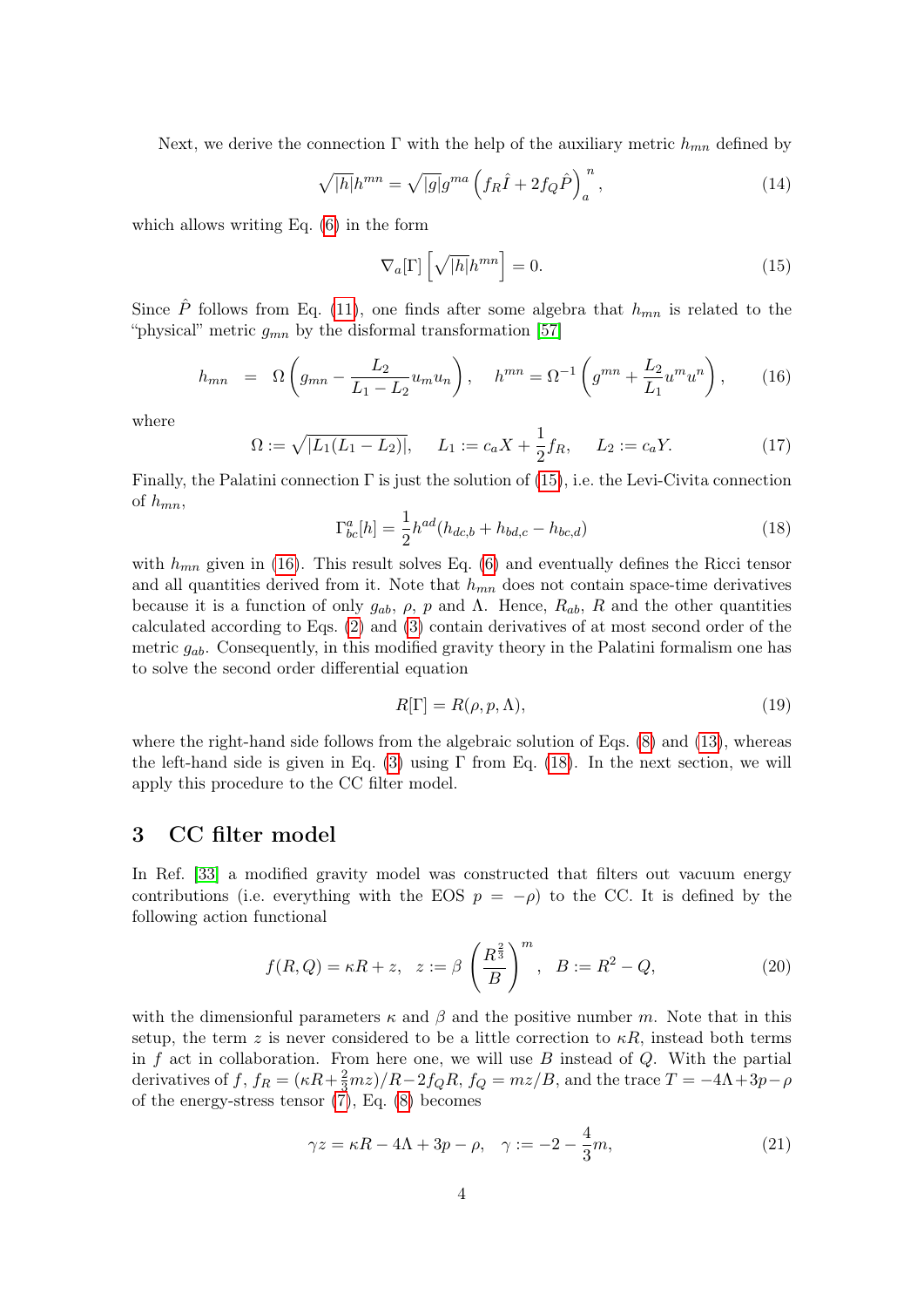while Eq. [\(13\)](#page-2-6) can be written as

<span id="page-4-0"></span>
$$
0 = \kappa R + r - \frac{2}{9} m z \left(\frac{B}{R^2}\right) \left[1 + \frac{3}{m z} \left(3\kappa R + 2r\right) + \frac{9}{4(mz)^2} \left((\kappa R)^2 - r^2\right)\right] \tag{22}
$$

$$
+ \frac{8}{27} m z \left(\frac{B}{R^2}\right)^2 \left(1 + \frac{3\kappa R}{2(mz)}\right)^2.
$$

In the last equation we introduced the variable  $r := \rho + p$ , which vanishes identically for CC contributions.

For matter energy densities  $\rho$  and curvatures  $\kappa R$  smaller in magnitude than the large CC, the term  $\gamma z \approx -4\Lambda$  in [\(21\)](#page-3-4) is approximately constant and Eq. [\(22\)](#page-4-0) determines the curvature as a function of r alone. Therefore, contributions to the CC and shifts in the vacuum energy density are filtered out. This limit of constant  $z = \mathcal{O}(\Lambda)$  covers most of the radiation epoch, the matter era and the late-time de Sitter phase, and it has been analysed analytically in Ref. [\[33\]](#page-12-15) by neglecting strongly suppressed terms like  $\mathcal{O}(r/z)$ .

In the following we complement our previous results by investigating the very early universe, where r may be of the same order as  $\Lambda$  or above. Consequently, z in Eq. [\(21\)](#page-3-4) is not constant anymore and all terms in Eq. [\(22\)](#page-4-0) must be taken into account. It is convenient to work with dimensionless variables, where energy densities and the curvature term  $\kappa R$ are normalised by the cosmological constant  $(4\Lambda)$ ,

<span id="page-4-4"></span>
$$
y := \frac{\kappa R}{4\Lambda}, \quad x := \frac{r}{4\Lambda} = \frac{\rho + p}{4\Lambda}.
$$
 (23)

Moreover, let us define

<span id="page-4-5"></span>
$$
m_z := \frac{m \cdot z}{4\Lambda} = \frac{m}{-\gamma} \left( 1 - y - x \cdot \omega_m \right) \quad \text{with} \quad \omega_m := \frac{3\omega - 1}{\omega + 1},\tag{24}
$$

where  $\omega = p/\rho$  denotes the matter EOS. Finally, we introduce the variable

<span id="page-4-6"></span>
$$
W := \frac{R^2}{B} = y^{\frac{4}{3}} \left( 1 - y - x \cdot \omega_m \right)^{\frac{1}{m}} \cdot \delta,
$$
\n(25)

where B was eliminated on the right-hand side by using the definition of  $z$  in Eq. [\(20\)](#page-3-5). The constant  $\delta$  is completely fixed by the model parameters and the large vacuum energy density Λ,

<span id="page-4-2"></span>
$$
\delta := \left(\frac{2m}{-9\gamma}\right) \left(\frac{4\Lambda}{\rho_e}\right)^{\frac{7}{3}}, \text{ where } (\rho_e)^{\frac{7}{3}} := \kappa^{\frac{4}{3}} \left(\frac{2}{9}m\frac{4\Lambda}{-\gamma}\right) \left(\frac{-\gamma\beta}{4\Lambda}\right)^{\frac{1}{m}}.
$$
 (26)

According to our earlier results in Ref. [\[33\]](#page-12-15),  $\delta$  is very large in magnitude because  $\rho_e$  is of the order of the late-time critical energy density in the limit  $\gamma z \approx -4\Lambda$ . Expressed in terms of the dimensionless variables the main equation [\(22\)](#page-4-0) reads

<span id="page-4-1"></span>
$$
0 = y + x - \frac{2}{9} \frac{m_z}{W} \left[ 1 + \frac{3(3y + 2x)}{m_z} + \frac{9(y^2 - x^2)}{4m_z^2} \right] + \frac{8}{27} \frac{m_z}{W^2} \left[ 1 + \frac{3y}{2m_z} \right]^2.
$$
 (27)

For the late-time solutions mentioned above we find  $m_z = -m/\gamma = \mathcal{O}(1)$ ,  $|y|, |x| \ll 1$  and  $|W| \gg 1$ . Therefore, Eq. [\(27\)](#page-4-1) simplifies considerably,

<span id="page-4-3"></span>
$$
y + x - \frac{2}{9} \frac{m_z}{W} = 0,\t\t(28)
$$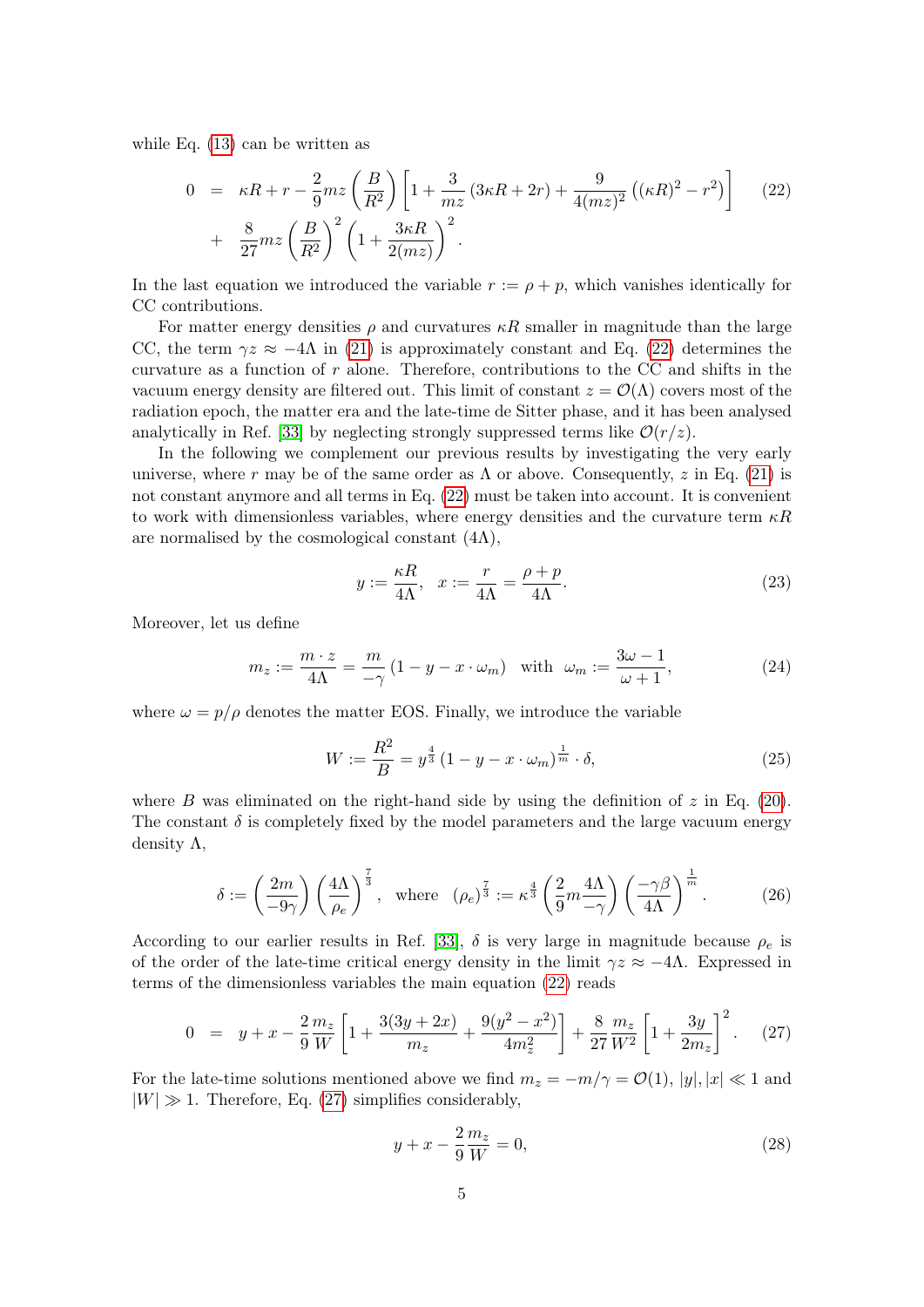indicating  $\kappa R \to \rho_e$  for vanishing matter  $r \to 0$ , which justifies introducing  $\rho_e$  in Eq. [\(26\)](#page-4-2).

In the next section, we solve the complete equation [\(27\)](#page-4-1) requiring a numerical treatment. In practise, we work along the following procedure. First, we consider a spatially flat cosmological background with the expansion described by the scale factor  $a(t)$  as a function of cosmological time. In Cartesian coordinates  $(i = 1, 2, 3)$  the non-zero components of the metric are given by  $g_{00} = -1$ ,  $g_{ii} = a^2(t)$ , and in the stress tensor we use  $u_m = \delta_m^0$ . Hence, the auxiliary metric in [\(16\)](#page-3-2) has only the diagonal components

$$
h_{00} = \Omega\left(\frac{-L_1}{L_{12}}\right), \quad h_{ii} = \Omega a^2(t), \quad L_{12} := L_1 - L_2,\tag{29}
$$

which determine via [\(18\)](#page-3-3) the symmetric components of the Palatini connection

<span id="page-5-1"></span>
$$
\Gamma_{00}^{0} = \frac{\dot{x}}{4} \left( 3 \frac{L_1'(x)}{L_1} - \frac{L_{12}'(x)}{L_{12}} \right)
$$
\n
$$
\Gamma_{ii}^{0} = \frac{a^2}{L_1} \left( \frac{\dot{a}}{a} L_{12} + \frac{\dot{x}}{4} \left[ L_{12}'(x) + \frac{L_{12} L_1'(x)}{L_1} \right] \right)
$$
\n
$$
\Gamma_{i0}^{i} = \frac{\dot{a}}{a} + \frac{\dot{x}}{4} \left( \frac{L_{12}'(x)}{L_{12}} + \frac{L_1'(x)}{L_1} \right).
$$
\n(30)

Here, the overdot indicates a derivative with respect to the time coordinate  $t$ , whereas the prime denotes the partial derivative with respect to  $x$ . For simplicity we consider matter with a constant EOS  $\omega$ , which obeys the standard conservation equation  $\dot{\rho} + 3\frac{\dot{a}}{a}\rho(1+\omega) = 0$ implying  $\rho \propto a^{-3(1+\omega)}$  and  $\dot{x} = -3\frac{\dot{a}}{a}$  $\frac{a}{a}(1+\omega)x$  via  $x=(1+\omega)\rho/(4\Lambda)$ . Consequently, the Ricci scalar  $R(t)$  calculated via [\(3\)](#page-1-3) from the connection [\(30\)](#page-5-1) is a function of a, a and a, whereas the algebraic solution  $y(x) = \kappa R/(4\Lambda)$  of Eq. [\(27\)](#page-4-1) is only a function of a. For obtaining  $a(t)$  we solve numerically the differential equation [\(19\)](#page-3-6),

<span id="page-5-4"></span>
$$
\frac{R(t)}{H_0^2} = K \cdot y(x(t)) \quad \text{with} \quad K := \frac{4\Lambda}{\kappa H_0^2},\tag{31}
$$

where  $H_0 = \frac{\dot{a}}{a}$  $\frac{a}{a}(t_0)$  is the Hubble rate at the arbitrary initial time  $t_0$ . In Ref. [\[33\]](#page-12-15) we found  $(-\kappa)$  to be of the order of the inverse Newton's constant G indicating  $\kappa H_0^2 \sim \rho_e$ by identifying  $H_0$  with the present Hubble rate and using the late-time solution [\(28\)](#page-4-3). In this case, K is roughly the square root of  $\delta$  in [\(26\)](#page-4-2), its exact value is fixed when we specify  $H_0$  and  $x(t_0)$  at the initial<sup>[4](#page-5-2)</sup> time  $t_0$ . Numerically, we first solve the equation<sup>[5](#page-5-3)</sup>  $R^2/B = W(y(x))$  for  $\ddot{a}(t_0)$ , where  $R^2/B$  has to be calculated from [\(30\)](#page-5-1) at  $t = t_0$  and  $x = x(a_0)$ . Then, with  $\ddot{a}(t_0)$  the values of  $R(t_0)$  and  $y(x(t_0))$  in Eq. [\(31\)](#page-5-4) are known, which yields the numerical value of  $K$  and Eq. [\(31\)](#page-5-4) can be solved to determine the evolution of the scale factor  $a(t)$  for all times t.

#### <span id="page-5-0"></span>4 Solutions

Here, we study the cosmological evolution resulting from the differential equation [\(31\)](#page-5-4). Thereby we use the solutions to the main equation  $(27)$ , which relate the curvature y

<span id="page-5-2"></span><sup>&</sup>lt;sup>4</sup>Alternatively, one could start with given values of  $\kappa$  and  $x(t_0)$  and infer  $H_0$  from it. This is analogous to finding  $H_0$  from the Friedmann equation  $3H_0^2 = 8\pi G \cdot \rho(t_0)$  in general relativity.

<span id="page-5-3"></span><sup>&</sup>lt;sup>5</sup>We use this equation in terms of arbitrary t to determine the correct choice of  $c_{a,b}$  in [\(10\)](#page-2-9) and [\(17\)](#page-3-7) after Eq. [\(31\)](#page-5-4) has been solved for  $a(t)$ .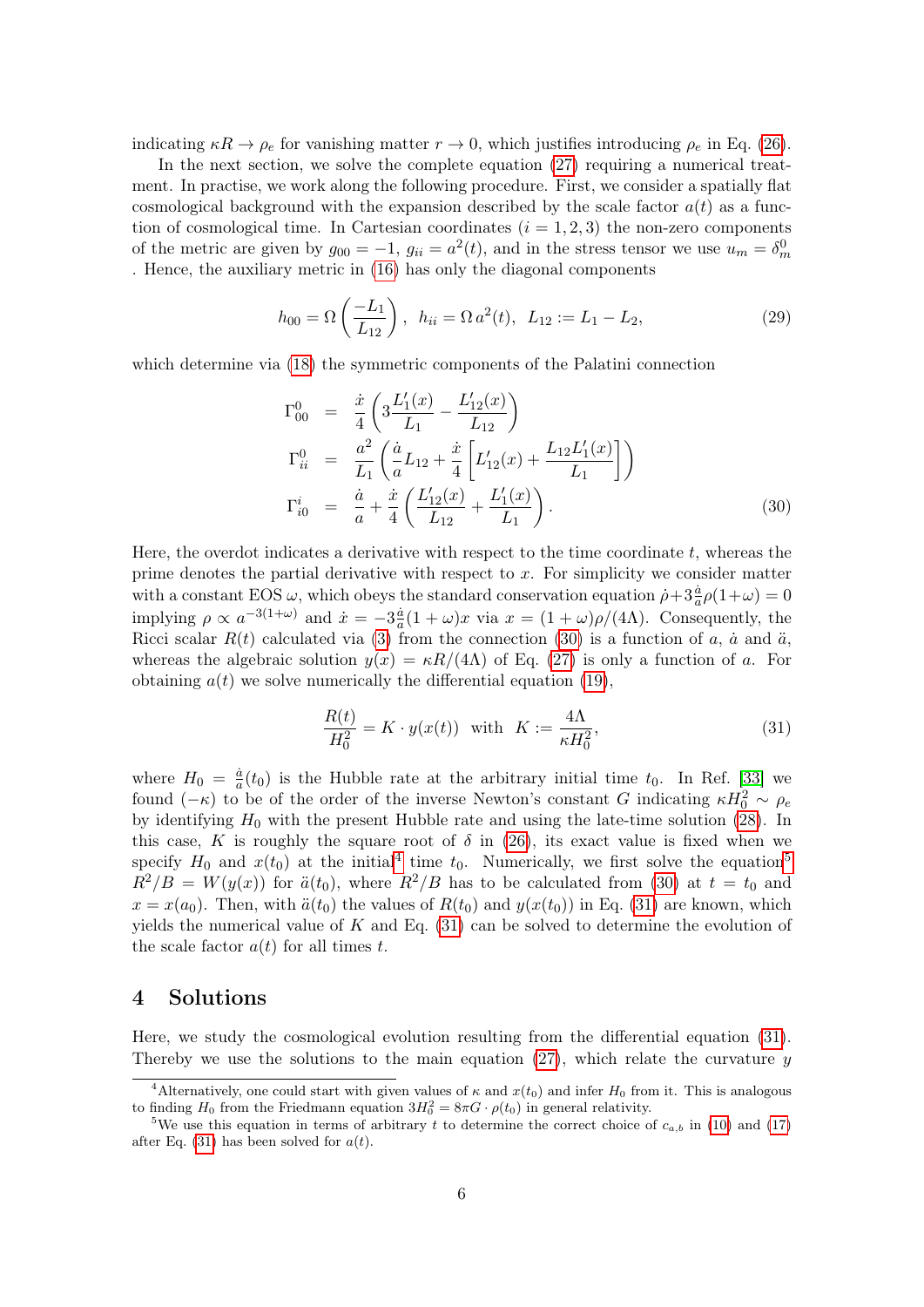

<span id="page-6-0"></span>Figure 1: The two branches of the function  $y(x)$  from Eq. [\(27\)](#page-4-1) relating the curvature term  $y = \kappa R/(4\Lambda)$  to the matter variable  $x = r/(4\Lambda)$  for the case  $\delta > 0, \Lambda < 0$ , EOS  $\omega = \frac{1}{3}$  $rac{1}{3}$ .

to the matter energy density and pressure in x as given in  $(23)$ . We do not restrict the magnitudes of  $x$  and  $y$ , however, in order to be roughly compatible with our existent universe, we consider only solutions  $y(x)$  with both a final accelerating phase,  $x \to 0$ , and a high energy decelerating epoch,  $y \approx -x$ . Moreover, for the numerical examples below we set  $m = 1/3$  in Eq. [\(20\)](#page-3-5), because this parameter has only little influence on the qualitative behaviour of the solutions. With these preliminaries, there are four qualitatively different cases to study corresponding to  $\Lambda \leq 0$  and  $\delta \leq 0$ . Note that the sign of  $\delta$  can be adjusted by a suitable choice of the parameter  $\beta$  in the action functional [\(20\)](#page-3-5).

1. The absence of an initial singularity can be seen best in the case  $\delta > 0$  and  $\Lambda < 0$ implying  $\rho_e < 0$  via Eq. [\(26\)](#page-4-2) and  $\gamma < 0$  from [\(21\)](#page-3-4). In this case the matter variable  $x =$  $r/(4\Lambda)$  is negative because of  $r = \rho + p \geq 0$ . Numerically, we do not find solutions for  $y < 0$ , that satisfy our requirements given above. This can be inferred also from Eq. [\(28\)](#page-4-3), where all terms would be negative. On the other hand, for  $y > 0$  (or  $\kappa R < 0$ ) we find Eq. [\(28\)](#page-4-3) as a good low-energy description with  $y(x \to 0) \to \rho_e/(4\Lambda)$  and  $y \approx -x$  for  $|\rho_e| \ll |x| \ll 1$ . However, before  $y \to 1$ , the matter variable |x| becomes smaller again and eventually vanishes for finite  $y < 1$  as illustrated in Fig. [1.](#page-6-0) As a result,  $|x| \propto a^{-3(\omega+1)}$  and y are bounded from above signalling the absence of the initial singularity, where  $x$  or  $y$  would diverge. Analytically, this boundedness can be understood from Eqs. [\(24\)](#page-4-5) and [\(25\)](#page-4-6) indicating that for sufficiently large values of y or |x| the variables W and  $m<sub>z</sub>$  vanish. Since they appear in the denominators in our main equation [\(27\)](#page-4-1), it is clear that neither  $|x|$  nor y can become larger than 1. After solving the differential equation [\(31\)](#page-5-4) for the scale factor  $a(t)$ , we observe that not the whole phase-space curve  $y(x)$  in Fig. [1](#page-6-0) is realised, but only a smaller part of it. This behaviour can be explained by observing that the function  $L_1 - L_2$  vanishes at  $x \approx -0.043$  as shown in Fig. [2.](#page-7-0) Since  $L_1 - L_2$  appears in the denominator of the connection components [\(30\)](#page-5-1) and therefore in the Ricci scalar  $R(t)$ , the equation [\(31\)](#page-5-4)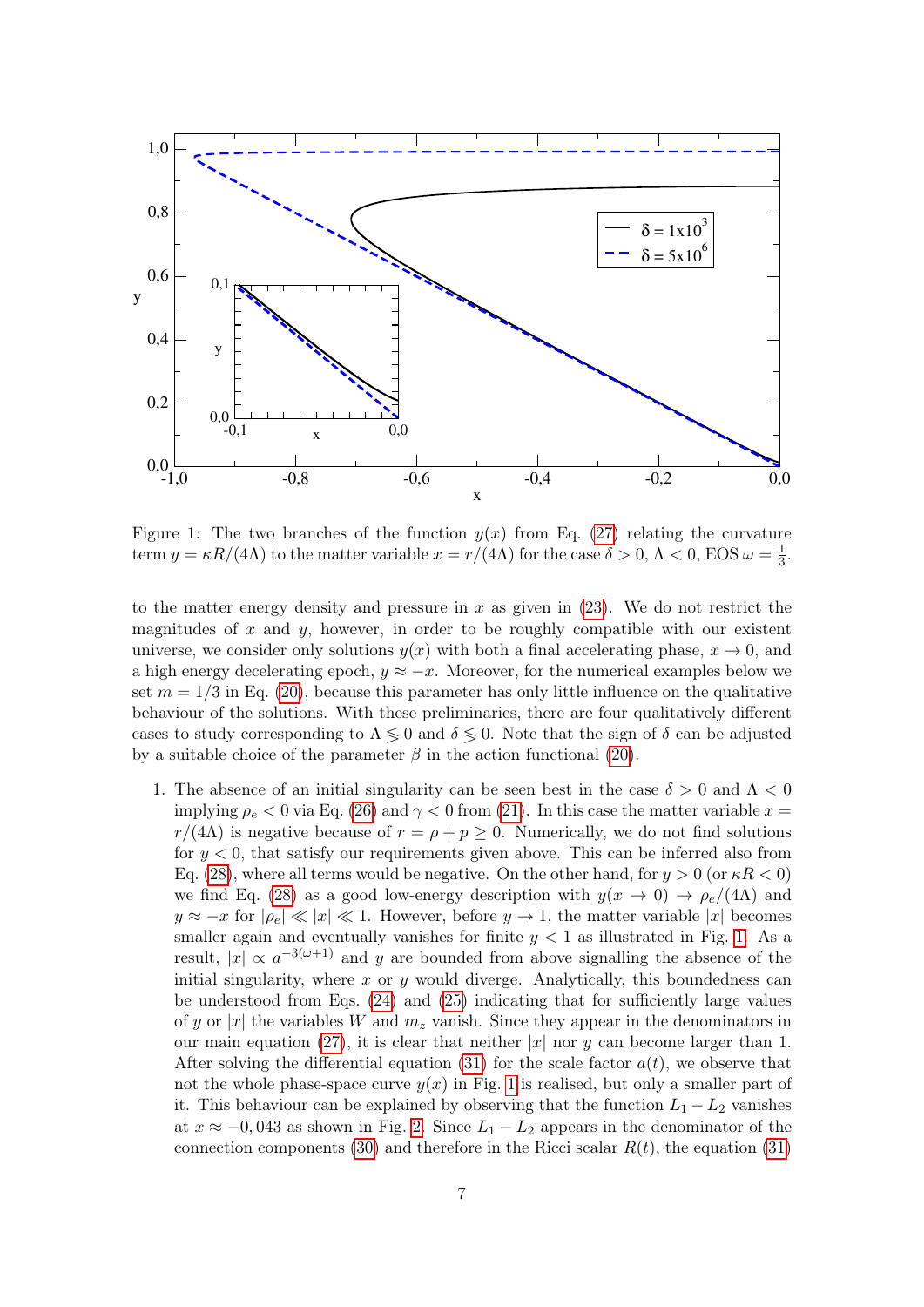

<span id="page-7-0"></span>Figure 2: The functions  $L_1(x)$  and  $L_1(x)$  in the connection components in Eqs. [\(30\)](#page-5-1) for the case  $\delta = 5 \cdot 10^6$ ,  $\Lambda < 0$  and two values of the EOS  $\omega = \frac{1}{3}$  $\frac{1}{3}$ , 0. Notice the zero of  $L_{12}$  at  $x \approx -0.043$ , where the cosmic bounce occurs.

can be fulfilled only if  $\dot{a}/a \propto \dot{x}/x$  vanishes at the zero of  $L_1 - L_2$  because  $y(x(t))$ on the right-hand side of  $(31)$  is always finite. Accordingly,  $\dot{a} = 0$  indicates the occurrence of a cosmic bounce, which is shown in the plots for the scale factor  $a(t)$ , the Hubble rate  $H = \dot{a}/a$  and the deceleration  $q(t)$  in Fig. [3.](#page-8-0) Also, we can confirm the analytical results from Ref. [\[33\]](#page-12-15), where it was found that at early times the universe behaves like a radiation- or dust-dominated cosmos depending on the matter EOS  $\omega$ . Thus for  $\omega = \frac{1}{3}$  $\frac{1}{3}$  or 0 the deceleration q approaches the value 1 or  $\frac{1}{2}$ , respectively. In this era,  $y \approx -x$  is a good approximation. Finally, at late times  $(x \to 0)$  we find a de Sitter cosmos with  $y \to \rho_e/(4\Lambda)$ .

- 2. The second case we consider is  $\delta < 0$  and  $\Lambda > 0$  implying  $x > 0$  and  $\rho_e < 0$ . Here, the only reasonable solution requires  $y, \kappa R < 0$ . In contrast to the first case, the variables x and |y| are not bounded from above because W and  $m_z$  in Eqs. [\(24\)](#page-4-5) and [\(25\)](#page-4-6) do not vanish. Instead we find  $y \to -x$  for large  $x \to \infty$ , see Fig. [4.](#page-8-1) Also, the functions  $L_1$  and  $L_1 - L_2$  do not vanish in this region. Nevertheless, the cosmic evolution inferred from the numerical solution of [\(31\)](#page-5-4) shows a cosmic bounce, where the scale factor  $a(t)$  and the matter and curvature variables x, |y| remain finite, see Fig. [5.](#page-9-0) As before, the universe shows a radiation- or matter-dominated expansion behaviour with  $y \approx -x$  and a final de Sitter phase  $(y \to \rho_e/(4\Lambda))$ .
- 3. The third possibility is characterised by  $\delta < 0$  and  $\Lambda < 0$  indicating  $x < 0$  and  $\rho_e > 0$ . We did not find a reasonable solution in this case, although for  $y > 0$  a  $y \approx -x$  phase exists, but it cannot end in a low-energy accelerating phase with  $x \to 0$  because all terms in Eq. [\(27\)](#page-4-1) are positive in this limit. Hence, we do not pursue this solution any further.
- 4. Finally, the last case with  $\delta > 0$  and  $\Lambda > 0$  implies  $x > 0$ , and for  $y < 0$  we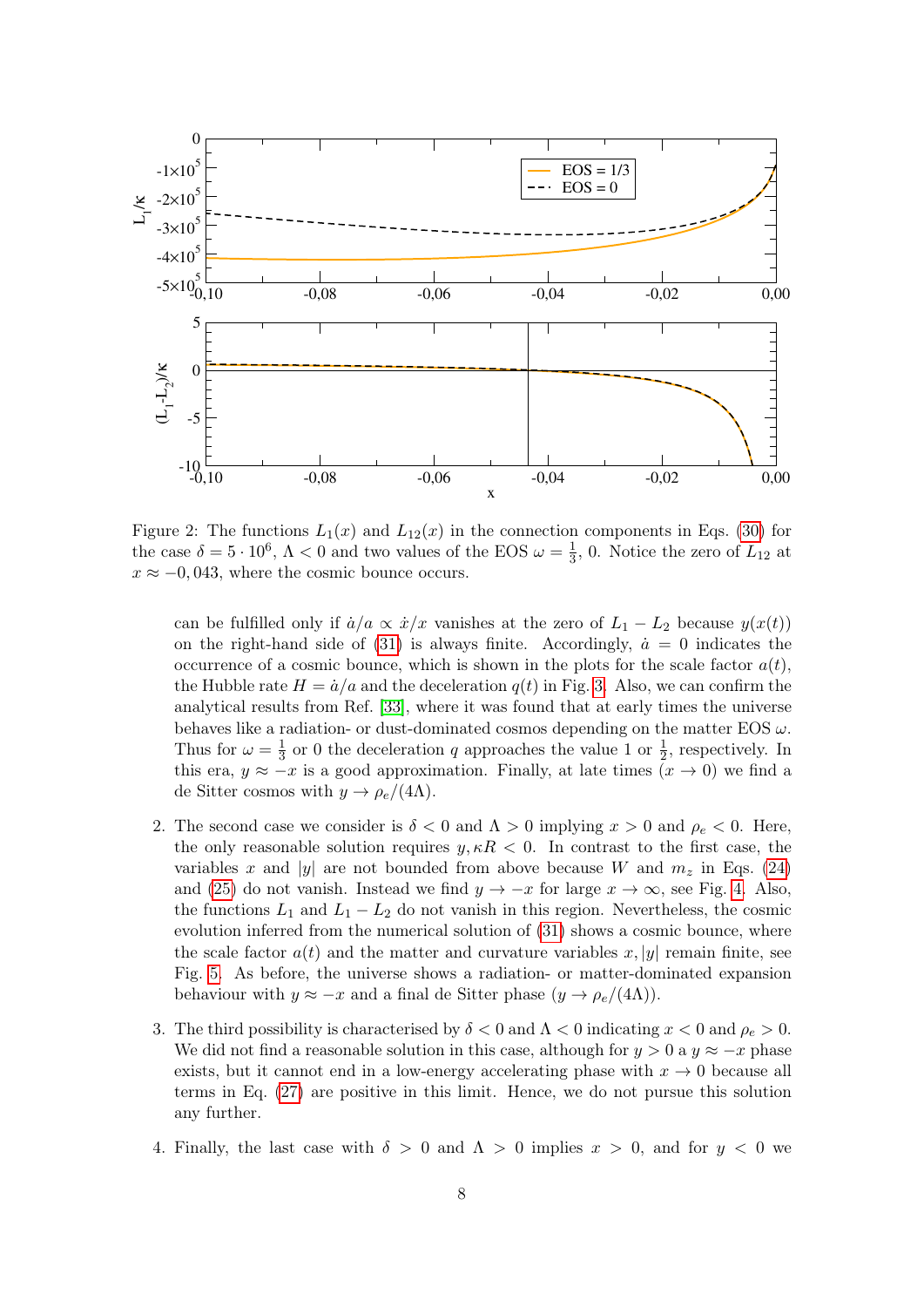

<span id="page-8-0"></span>Figure 3: The numerical solutions from Eq. [\(31\)](#page-5-4) for the scale factor  $a(t)$ , the Hubble rate  $H(t)$  and the deceleration factor  $q = -\frac{a}{a}$  $\frac{\ddot{a}}{a}/H^2$  for the case  $\delta = 5 \cdot 10^6$ ,  $\Lambda < 0$  described in Fig. [2.](#page-7-0)



<span id="page-8-1"></span>Figure 4: The solution  $y(x)$  from Eq. [\(27\)](#page-4-1) and the functions  $L_1(x)$  and  $L_{12}(x)$  in the connection in Eqs. [\(30\)](#page-5-1) for the case  $\delta = -5.10^6$ ,  $\Lambda > 0$  and two values of the EOS  $\omega = \frac{1}{3}$  $\frac{1}{3}$ , 0.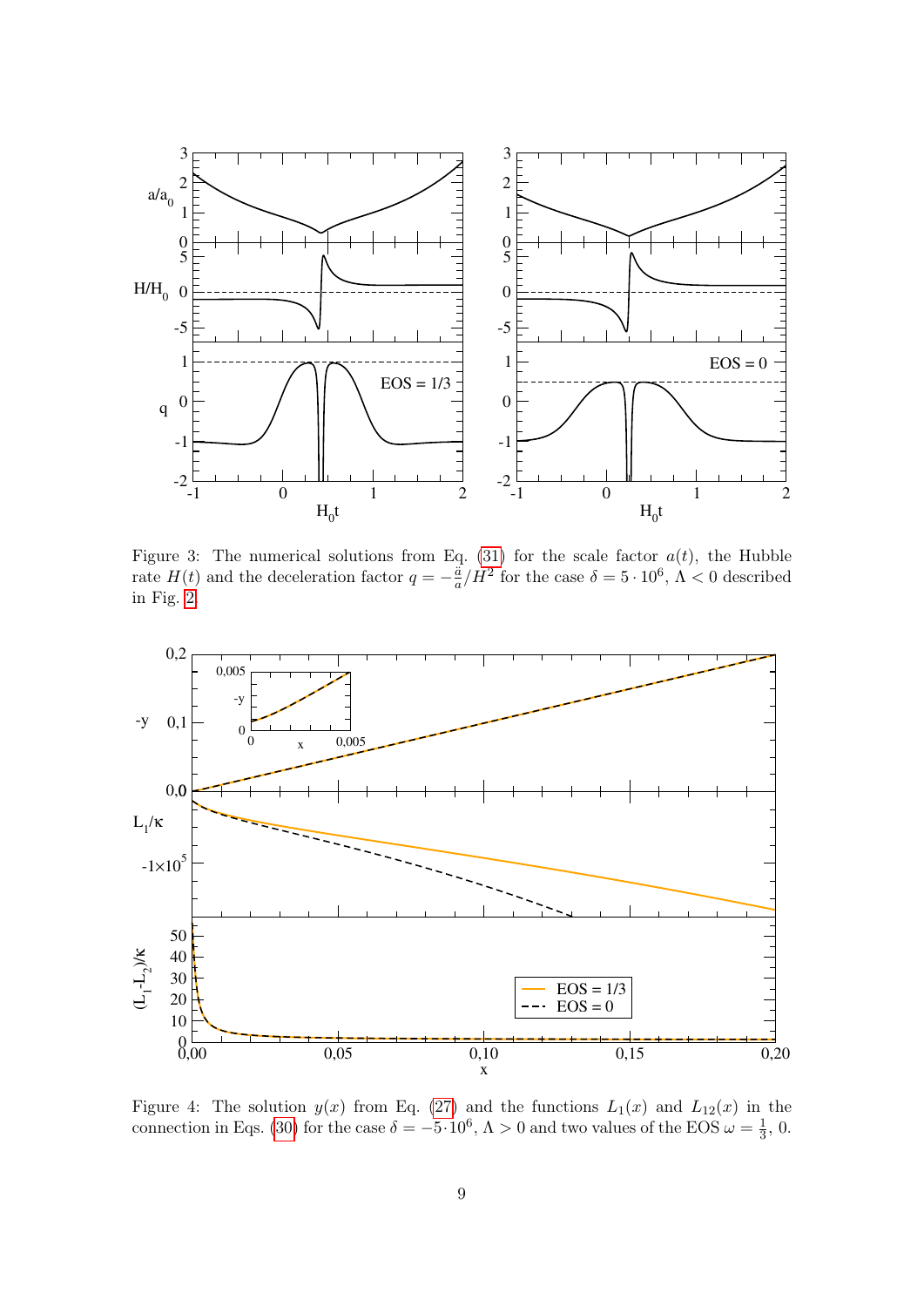

<span id="page-9-0"></span>Figure 5: The numerical solutions from Eq. [\(31\)](#page-5-4) for the scale factor  $a(t)$ , the Hubble rate  $H(t)$  and the deceleration factor  $q = -\frac{a}{a}$  $\frac{\ddot{a}}{a}/H^2$  for the case  $\delta = -5 \cdot 10^6$ ,  $\Lambda > 0$ described in Fig. [4.](#page-8-1)

find a radiation/matter phase described by  $y \approx -x$  for  $x \to \infty$ . Similar to the third case,  $\rho_e > 0$  does not seem to allow a late-time de Sitter solution, however, the last term  $\propto W^{-2}$  in Eq. [\(27\)](#page-4-1) is positive giving rise to an accelerating solution with  $x \to 0$ . This cosmos is, however, quite exotic, because there is a contraction phase between the decelerating and the final de Sitter phase. For completeness the expansion behaviour of this interesting but unrealistic solution is shown in Fig. [6.](#page-10-1)

In the examples shown in this section we used relatively small values of  $|\delta|$  for numerical reasons. According to its definition in Eq. [\(26\)](#page-4-2),  $\delta \sim (\Lambda/\rho_e)^{7/3}$  is related to the ratio of the large CC and the late-time energy density implying an enormous magnitude for  $\delta$ . However, this does not correspond to unreasonable values for the parameter  $\beta$  in the action [\(20\)](#page-3-5), instead a range of common values can be obtained depending on m and  $\kappa$ . Moreover, in this work we have normalised energy densities like r and  $\kappa R$  by the constant  $\Lambda$  such that our results are independent of the numerical values of  $\kappa$  and  $\Lambda$ . For details on  $\beta$  and the relation between  $\kappa$  and Newton's constant we refer the reader to Ref. [\[33\]](#page-12-15).

In summary, we found cosmological solutions for both signs of the large CC  $\Lambda$ , where the initial big bang singularity is replaced by a cosmic bounce with finite curvature and finite matter energy density. After the bounce these universes behave like being radiation or matter dominated, where the deceleration  $q$  is close to 1 or  $\frac{1}{2}$ , respectively. Eventually, when the matter component is sufficiently diluted the final de Sitter era begins, with an effective vacuum energy density ~  $\rho_e$  much smaller in magnitude than the large CC  $\Lambda$ . The latter property and the absence of an initial cosmological singularity are the main benefits of the CC filter model.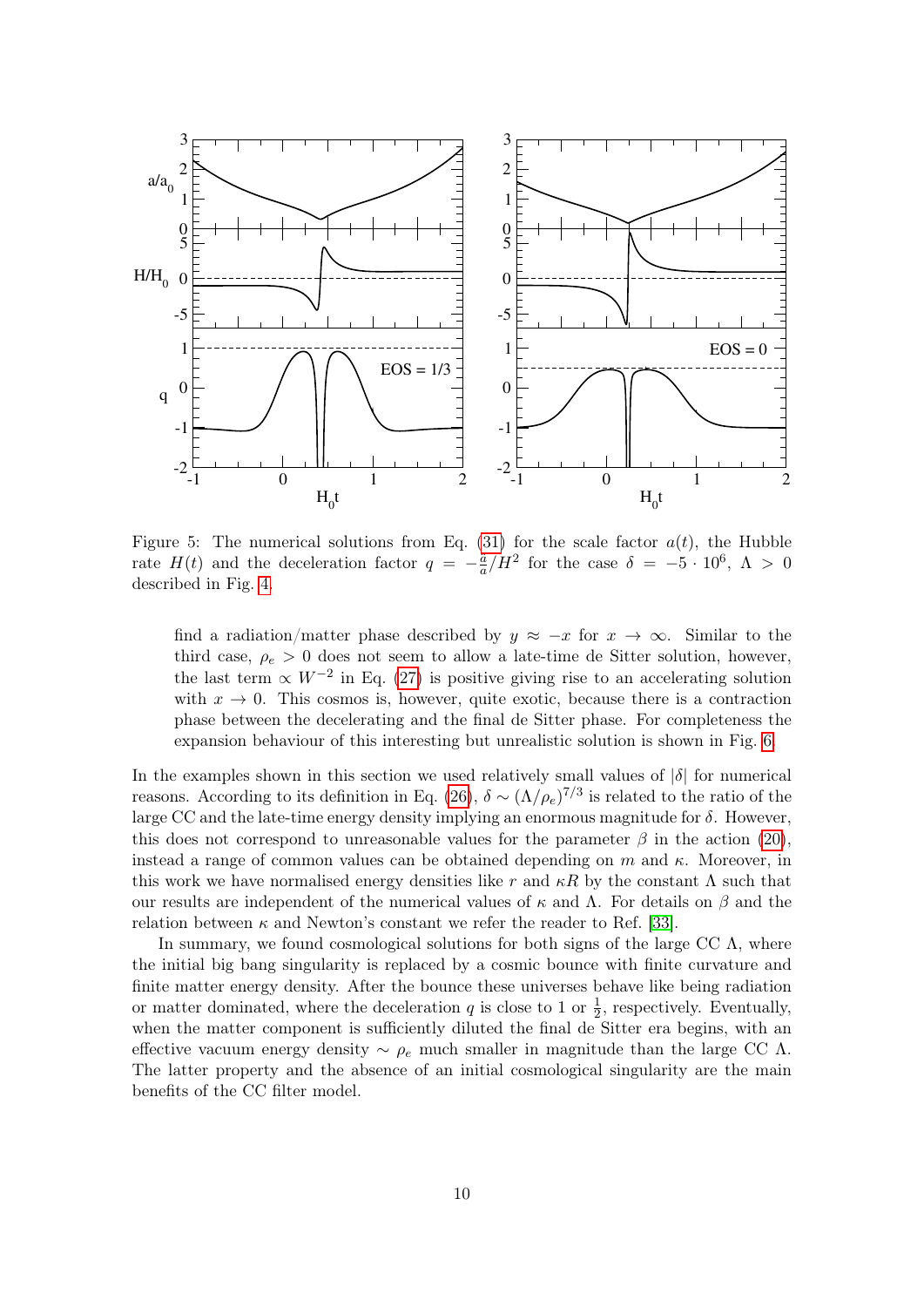

<span id="page-10-1"></span>Figure 6: The solution  $x(y)$  from Eq. [\(27\)](#page-4-1), the scale factor  $a(t)$  and the Hubble rate  $H(t)$ from the numerical solution of Eq. [\(31\)](#page-5-4) for the exotic case  $\delta = 5000, \Lambda > 0$ . Notice the contraction phase between the decelerating and accelerating eras.

#### <span id="page-10-0"></span>5 Conclusions

The filter model for a large CC in the context of Palatini modified gravity [\[33\]](#page-12-15) makes gravity insensitive to vacuum energy density contributions. In other words, the curvature is dominated by ordinary matter, whereas energy sources with the EOS of a CC do not contribute at leading order despite having a much larger energy density at late times.

In this work, we have explored the CC filter model in the context of the very early universe, where in classical theories one usually expects to find an initial big bang singularity at very high energies. However, in our setup we observed that the curvature singularity is replaced by a cosmic bounce with the matter energy density, the scale factor and the curvature remaining finite. In the case shown in Fig. [1](#page-6-0) the boundedness can be seen already from the solution of the algebraic equation [\(27\)](#page-4-1), whereas the other cases show the same feature after solving the differential equation [\(31\)](#page-5-4). Moreover, our numerical results also confirm the analytical study of the late-time evolution in Ref. [\[33\]](#page-12-15).

The absence of an initial space-time singularity could mean that our classical model for gravity does not require an ultraviolet completion from a theory of quantum gravity. However, in the light of the exotic form of the gravity action functional [\(20\)](#page-3-5) it is unlikely that this setup is a fundamental theory. On the other hand, we may follow the argumentation in Ref. [\[54\]](#page-13-15), where Palatini gravity models are proposed as effective continuum descriptions of loop quantum cosmology. In both approaches the regularisation of the initial singularity does not require the introduction of new degrees of freedom making them minimal solutions to this problem.

Independent of its theoretical origin, the CC filter model has the capability to handle two fundamental problems of gravity, the old CC problem and the avoidance of an initial singularity. Therefore, it is an attractive scenario for further investigations. In addition to the qualitative features discussed so far, it will be interesting to study more aspects of the CC filter model in the future, e.g. black hole or star interiors or anisotropies and inhomogeneities in cosmology.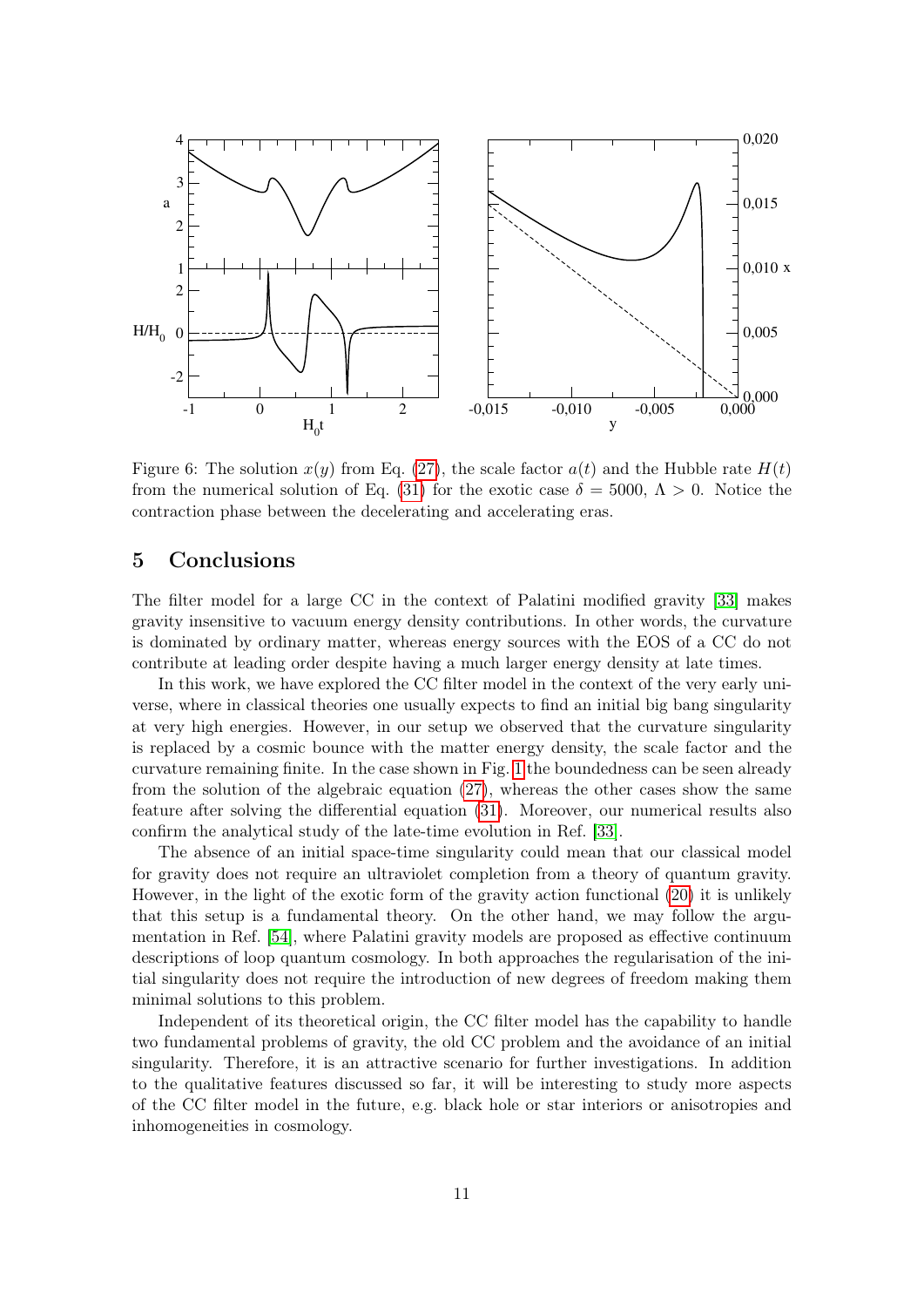#### Acknowledgements

This work has been supported in part by MEC and FEDER under project FPA2010- 20807, by the Spanish Consolider-Ingenio 2010 program CPAN CSD2007-00042 and by DIUE/CUR Generalitat de Catalunya under project 2009SGR502.

## References

- <span id="page-11-0"></span>[1] S. Weinberg, "The cosmological constant problem," [Rev. Mod. Phys.](http://dx.doi.org/10.1103/RevModPhys.61.1) 61 (1989) 1–23.
- <span id="page-11-1"></span>[2] T. Padmanabhan, "Cosmological constant: The weight of the vacuum," [Phys. Rept.](http://dx.doi.org/10.1016/S0370-1573(03)00120-0) 380 [\(2003\) 235–320,](http://dx.doi.org/10.1016/S0370-1573(03)00120-0) [arXiv:hep-th/0212290](http://arxiv.org/abs/hep-th/0212290).
- <span id="page-11-2"></span>[3] O. Bertolami, "The cosmological constant problem: a user's guide," [Int. J. Mod. Phys.](http://dx.doi.org/10.1142/S0218271809015862) D18 [\(2009\) 2303–2310,](http://dx.doi.org/10.1142/S0218271809015862) [arXiv:0905.3110 \[gr-qc\]](http://arxiv.org/abs/0905.3110).
- <span id="page-11-3"></span>[4] F. Bauer, J. Sola, and H. Stefancic, "Dynamically avoiding fine-tuning the cosmological constant: the 'Relaxed Universe'," JCAP 1012 [\(2010\) 029,](http://dx.doi.org/10.1088/1475-7516/2010/12/029) [arXiv:1006.3944 \[hep-th\]](http://arxiv.org/abs/1006.3944).
- <span id="page-11-4"></span>[5] F. Bauer, "The Cosmological constant and the relaxed universe," [J.Phys.Conf.Ser.](http://dx.doi.org/10.1088/1742-6596/259/1/012083) 259 [\(2010\) 012083,](http://dx.doi.org/10.1088/1742-6596/259/1/012083) [arXiv:1010.1106 \[hep-th\]](http://arxiv.org/abs/1010.1106).
- <span id="page-11-5"></span>[6] S. M. Carroll, "The cosmological constant," Living Rev. Rel. 4 (2001) 1, [arXiv:astro-ph/0004075](http://arxiv.org/abs/astro-ph/0004075).
- <span id="page-11-6"></span>[7] P. J. E. Peebles and B. Ratra, "The cosmological constant and dark energy," [Rev. Mod.](http://dx.doi.org/10.1103/RevModPhys.75.559) Phys. 75 [\(2003\) 559–606,](http://dx.doi.org/10.1103/RevModPhys.75.559) [arXiv:astro-ph/0207347](http://arxiv.org/abs/astro-ph/0207347).
- <span id="page-11-7"></span>[8] S. Nojiri and S. D. Odintsov, "Introduction to modified gravity and gravitational alternative for dark energy," ECONF [C0602061](http://dx.doi.org/10.1142/S0219887807001928) (2006) 06, [arXiv:hep-th/0601213](http://arxiv.org/abs/hep-th/0601213).
- <span id="page-11-8"></span>[9] E. J. Copeland, M. Sami, and S. Tsujikawa, "Dynamics of dark energy," [Int. J. Mod. Phys.](http://dx.doi.org/10.1142/S021827180600942X) D15 [\(2006\) 1753–1936,](http://dx.doi.org/10.1142/S021827180600942X) [arXiv:hep-th/0603057](http://arxiv.org/abs/hep-th/0603057).
- <span id="page-11-9"></span>[10] E. Elizalde and D. Saez-Gomez, "F(R) cosmology in presence of a phantom fluid and its scalar-tensor counterpart:towards a unified precision model of the universe evolution," [Phys.](http://dx.doi.org/10.1103/PhysRevD.80.044030) Rev. D80 [\(2009\) 044030,](http://dx.doi.org/10.1103/PhysRevD.80.044030) [arXiv:0903.2732 \[hep-th\]](http://arxiv.org/abs/0903.2732).
- <span id="page-11-10"></span>[11] R. Durrer, "What do we really know about Dark Energy?," [arXiv:1103.5331](http://arxiv.org/abs/1103.5331) [\[astro-ph.CO\]](http://arxiv.org/abs/1103.5331).
- <span id="page-11-11"></span>[12] M. Li, X.-D. Li, S. Wang, and Y. Wang, "Dark Energy," [Commun.Theor.Phys.](http://dx.doi.org/10.1088/0253-6102/56/3/24) 56 (2011) [525–604,](http://dx.doi.org/10.1088/0253-6102/56/3/24) [arXiv:1103.5870 \[astro-ph.CO\]](http://arxiv.org/abs/1103.5870).
- <span id="page-11-12"></span>[13] D. Saez-Gomez, "On Friedmann-Lemaître-Robertson-Walker cosmologies in non-standard gravity," [arXiv:1104.0813 \[hep-th\]](http://arxiv.org/abs/1104.0813). Ph.D.Thesis (Advisor: Dr. Emilio Elizalde Rius, Dr. Sergei D. Odintsov).
- <span id="page-11-13"></span>[14] F. Bauer, J. Sola, and H. Stefancic, "The Relaxed Universe: towards solving the cosmological constant problem dynamically from an effective action functional of gravity," Phys. Lett. B688 [\(2010\) 269–272,](http://dx.doi.org/10.1016/j.physletb.2010.04.029) [arXiv:0912.0677 \[hep-th\]](http://arxiv.org/abs/0912.0677).
- <span id="page-11-14"></span>[15] J. Sola, "Cosmologies with a time dependent vacuum," [J. Phys. Conf. Ser.](http://dx.doi.org/10.1088/1742-6596/283/1/012033) 283 (2011) [012033,](http://dx.doi.org/10.1088/1742-6596/283/1/012033) [arXiv:1102.1815 \[astro-ph.CO\]](http://arxiv.org/abs/1102.1815).
- <span id="page-11-15"></span>[16] F. Bauer, J. Sola, and H. Stefancic, "Relaxing a large cosmological constant in the astrophysical domain," [arXiv:1105.1030 \[gr-qc\]](http://arxiv.org/abs/1105.1030). to be published in Mod. Phys. Lett. A.
- <span id="page-11-16"></span>[17] H. Stefancic, "The solution of the cosmological constant problem from the inhomogeneous equation of state - a hint from modified gravity?," Phys. Lett.  $\bf{B670}$  [\(2009\) 246–253,](http://dx.doi.org/10.1016/j.physletb.2008.10.065) [arXiv:0807.3692 \[gr-qc\]](http://arxiv.org/abs/0807.3692).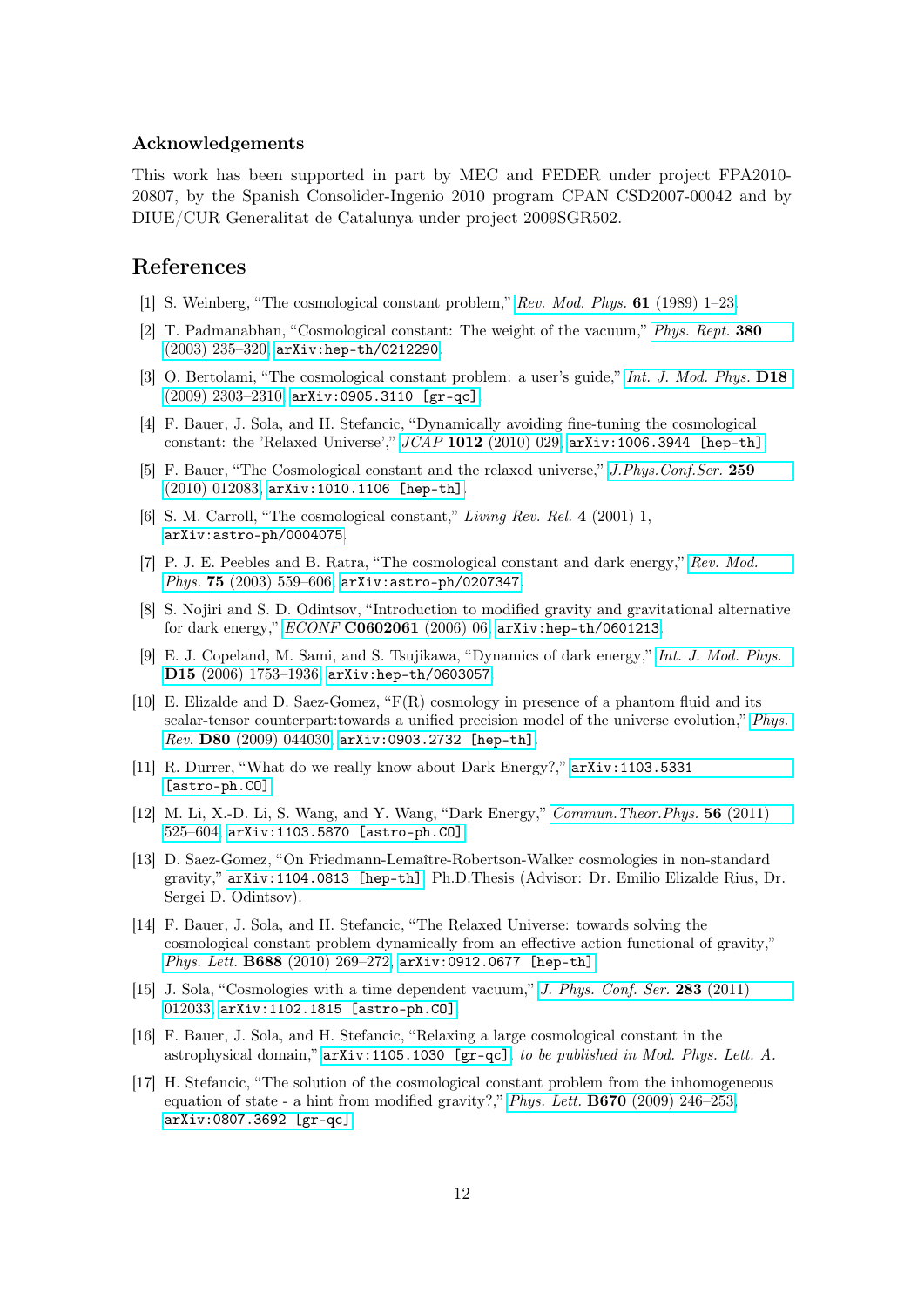- <span id="page-12-0"></span>[18] F. Bauer, J. Sola, and H. Stefancic, "Relaxing a large cosmological constant," [Phys. Lett.](http://dx.doi.org/10.1016/j.physletb.2009.06.065) B678 [\(2009\) 427–433,](http://dx.doi.org/10.1016/j.physletb.2009.06.065) [arXiv:0902.2215 \[hep-th\]](http://arxiv.org/abs/0902.2215).
- <span id="page-12-1"></span>[19] F. Bauer, "Perturbations in the relaxation mechanism for a large cosmological constant," [Class. Quant. Grav.](http://dx.doi.org/10.1088/0264-9381/27/5/055001) 27 (2010) 055001,  $arXiv:0909.2237$  [gr-qc].
- <span id="page-12-2"></span>[20] A. Bonanno and M. Reuter, "Cosmology with self-adjusting vacuum energy density from a renormalization group fixed point," *Phys. Lett.*  $\textbf{B527}$  [\(2002\) 9–17,](http://dx.doi.org/10.1016/S0370-2693(01)01522-2) [arXiv:astro-ph/0106468](http://arxiv.org/abs/astro-ph/0106468).
- <span id="page-12-3"></span>[21] S. Nobbenhuis, "Categorizing Different Approaches to the Cosmological Constant Problem," Found. Phys. 36 [\(2006\) 613–680,](http://dx.doi.org/10.1007/s10701-005-9042-8) [arXiv:gr-qc/0411093](http://arxiv.org/abs/gr-qc/0411093).
- <span id="page-12-4"></span>[22] S. M. Barr, S.-P. Ng, and R. J. Scherrer, "Classical cancellation of the cosmological constant reconsidered," Phys. Rev. D73 [\(2006\) 063530,](http://dx.doi.org/10.1103/PhysRevD.73.063530) [arXiv:hep-ph/0601053](http://arxiv.org/abs/hep-ph/0601053).
- <span id="page-12-5"></span>[23] F. K. Diakonos and E. N. Saridakis, "A Statistical Solution to the Cosmological Constant Problem in the Brane world,"  $JCAP$  0902 [\(2009\) 030,](http://dx.doi.org/10.1088/1475-7516/2009/02/030)  $arXiv:0708.3143$  [hep-th].
- <span id="page-12-6"></span>[24] F. R. Klinkhamer and G. E. Volovik, "Self-tuning vacuum variable and cosmological constant," Phys. Rev. D77 [\(2008\) 085015,](http://dx.doi.org/10.1103/PhysRevD.77.085015) [arXiv:0711.3170 \[gr-qc\]](http://arxiv.org/abs/0711.3170).
- <span id="page-12-7"></span>[25] P. Batra, K. Hinterbichler, L. Hui, and D. N. Kabat, "Pseudo-redundant vacuum energy," Phys. Rev. D78 [\(2008\) 043507,](http://dx.doi.org/10.1103/PhysRevD.78.043507) [arXiv:0801.4526 \[hep-th\]](http://arxiv.org/abs/0801.4526).
- <span id="page-12-8"></span>[26] C. Charmousis, E. J. Copeland, A. Padilla, and P. M. Saffin, "General second order scalar-tensor theory, self tuning, and the Fab Four," [arXiv:1106.2000 \[hep-th\]](http://arxiv.org/abs/1106.2000).
- <span id="page-12-9"></span>[27] G. Dvali, S. Hofmann, and J. Khoury, "Degravitation of the cosmological constant and graviton width," Phys. Rev. D76 [\(2007\) 084006,](http://dx.doi.org/10.1103/PhysRevD.76.084006) [arXiv:hep-th/0703027](http://arxiv.org/abs/hep-th/0703027).
- <span id="page-12-10"></span>[28] R. Erdem, "A way to get rid of cosmological constant and zero point energy problems of quantum fields through metric reversal symmetry," J. Phys. A41 [\(2008\) 235401,](http://dx.doi.org/10.1088/1751-8113/41/23/235401) [arXiv:0712.2989 \[hep-th\]](http://arxiv.org/abs/0712.2989).
- <span id="page-12-11"></span>[29] S. P. Patil, "Degravitation, Inflation and the Cosmological Constant as an Afterglow," [JCAP](http://dx.doi.org/10.1088/1475-7516/2009/01/017) 0901 [\(2009\) 017,](http://dx.doi.org/10.1088/1475-7516/2009/01/017) [arXiv:0801.2151 \[hep-th\]](http://arxiv.org/abs/0801.2151).
- <span id="page-12-12"></span>[30] D. A. Demir, "Vacuum Energy as the Origin of the Gravitational Constant," [Found. Phys.](http://dx.doi.org/10.1007/s10701-009-9364-z) 39 [\(2009\) 1407–1425,](http://dx.doi.org/10.1007/s10701-009-9364-z) [arXiv:0910.2730 \[hep-th\]](http://arxiv.org/abs/0910.2730).
- <span id="page-12-13"></span>[31] D. A. Demir, "Stress-Energy Connection and Cosmological Constant Problem," [Phys.Lett.](http://dx.doi.org/10.1016/j.physletb.2011.06.018) B701 [\(2011\) 496–502,](http://dx.doi.org/10.1016/j.physletb.2011.06.018) [arXiv:1102.2276 \[hep-th\]](http://arxiv.org/abs/1102.2276).
- <span id="page-12-14"></span>[32] C. P. Burgess and L. van Nierop, "Technically Natural Cosmological Constant From Supersymmetric 6D Brane Backreaction," [arXiv:1108.0345 \[hep-th\]](http://arxiv.org/abs/1108.0345).
- <span id="page-12-15"></span>[33] F. Bauer, "Filtering out the cosmological constant in the Palatini formalism of modified gravity," Gen.Rel.Grav. 43 [\(2011\) 1733–1757,](http://dx.doi.org/10.1007/s10714-011-1153-2) [arXiv:1007.2546 \[gr-qc\]](http://arxiv.org/abs/1007.2546).
- <span id="page-12-16"></span>[34] D. N. Vollick, "On the viability of the Palatini form of  $1/R$  gravity," [Class. Quant. Grav.](http://dx.doi.org/10.1088/0264-9381/21/15/N01) 21 [\(2004\) 3813–3816,](http://dx.doi.org/10.1088/0264-9381/21/15/N01) [arXiv:gr-qc/0312041](http://arxiv.org/abs/gr-qc/0312041).
- <span id="page-12-17"></span>[35] T. P. Sotiriou, "The nearly Newtonian regime in Non-Linear Theories of Gravity," [Gen. Rel.](http://dx.doi.org/10.1007/s10714-006-0328-8) Grav. 38 (2006) 1407-1417,  $arXiv:gr-qc/0507027$ .
- <span id="page-12-18"></span>[36] E. Barausse, T. P. Sotiriou, and J. C. Miller, "Curvature singularities, tidal forces and the viability of Palatini f(R) gravity," [Class. Quant. Grav.](http://dx.doi.org/10.1088/0264-9381/25/10/105008) 25 (2008) 105008, [arXiv:0712.1141](http://arxiv.org/abs/0712.1141)  $[gr-qc]$ .
- <span id="page-12-19"></span>[37] T. P. Sotiriou and V. Faraoni, "f(R) Theories Of Gravity," [Rev. Mod. Phys.](http://dx.doi.org/10.1103/RevModPhys.82.451) 82 (2010) [451–497,](http://dx.doi.org/10.1103/RevModPhys.82.451) [arXiv:0805.1726 \[gr-qc\]](http://arxiv.org/abs/0805.1726).
- <span id="page-12-20"></span>[38] G. J. Olmo, "Palatini Approach to Modified Gravity: f(R) Theories and Beyond," [Int. J.](http://dx.doi.org/10.1142/S0218271811018925) Mod. Phys. D20 [\(2011\) 413–462,](http://dx.doi.org/10.1142/S0218271811018925) [arXiv:1101.3864 \[gr-qc\]](http://arxiv.org/abs/1101.3864).